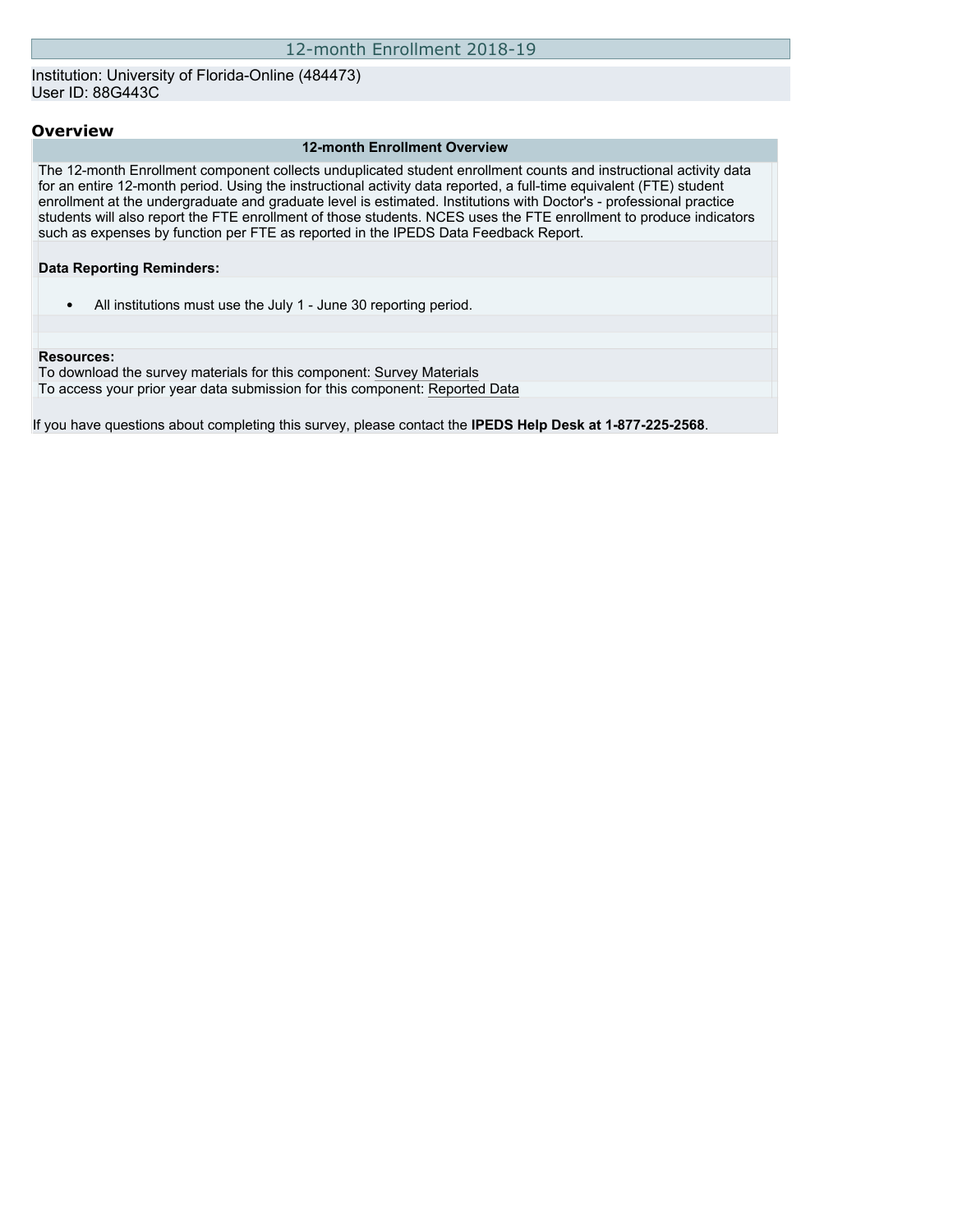## **Undergraduate Instructional Activity Type**

**Undergraduate instructional activity data in Part B may be reported in units of contact hours or credit hours.**

**Which instructional activity units will you use to report undergraduate instructional activity?**

**Please note that any graduate level instructional activity must be reported in credit hours.**

- **O** Contact hours
- **O** Credit hours
- O Both contact and credit hours (some undergraduate programs measured in contact hours and some measured in credit hours)

**You may use the space below to provide context for the data you've reported above.**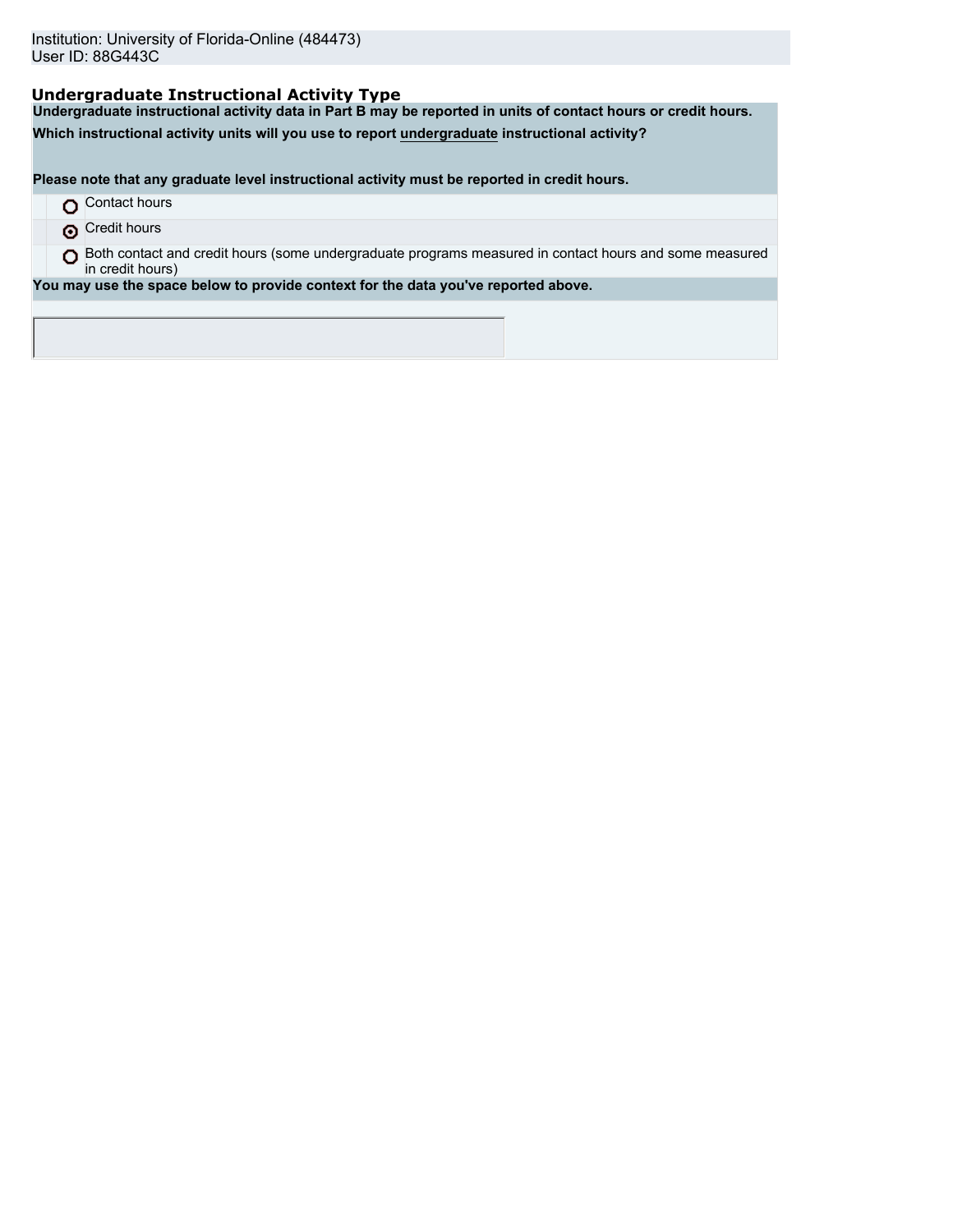## **Part A - Unduplicated Count**

## **12-month Unduplicated Count by Race/Ethnicity and Gender**

## **July 1, 2017 - June 30, 2018**

### **Reporting Reminders:**

•**Report Hispanic/Latino individuals of any race as Hispanic/Latino**

•**Report race for non-Hispanic/Latino individuals only**

•**Even though Teacher Preparation certificate programs may require a bachelor's degree for admission, they are**

**considered subbaccalaureate undergraduate programs, and students in these programs are undergraduate students.**

#### **Men**

| Students enrolled for credit              | Undergraduate students |
|-------------------------------------------|------------------------|
| Nonresident alien                         | 12                     |
| Hispanic/Latino                           | 307                    |
| American Indian or Alaska Native          | 14                     |
| Asian                                     | 72                     |
| <b>Black or African American</b>          | 88                     |
| Native Hawaiian or Other Pacific Islander | 10                     |
| White                                     | 973                    |
| Two or more races                         | 25                     |
| Race and ethnicity unknown                | 69                     |
| <b>Total men</b>                          | 1,570                  |
| Total men prior year                      | 1,215                  |
|                                           |                        |

| <b>Women</b>                              |                        |
|-------------------------------------------|------------------------|
| Students enrolled for credit              | Undergraduate students |
| Nonresident alien                         | 13                     |
| Hispanic/Latino                           | 390                    |
| American Indian or Alaska Native          | 17                     |
| Asian                                     | 89                     |
| <b>Black or African American</b>          | 130                    |
| Native Hawaiian or Other Pacific Islander | 6                      |
| White                                     | 1,309                  |
| Two or more races                         | 38                     |
| Race and ethnicity unknown                | 106                    |
| <b>Total women</b>                        | 2,098                  |
| Total women prior year                    | 1,696                  |
| <b>Grand total (2017-18)</b>              | $*3,668$               |
| Prior year data:                          |                        |
| Unduplicated headcount (2016-17)          | 2,911                  |
| m<br>Total oprollmant Eall 2017           | 2.865                  |

**Total enrollment Fall 2017** *NOTE: Grand total (2017-18) calculated above is expected to be greater than Total enrollment Fall 2017.*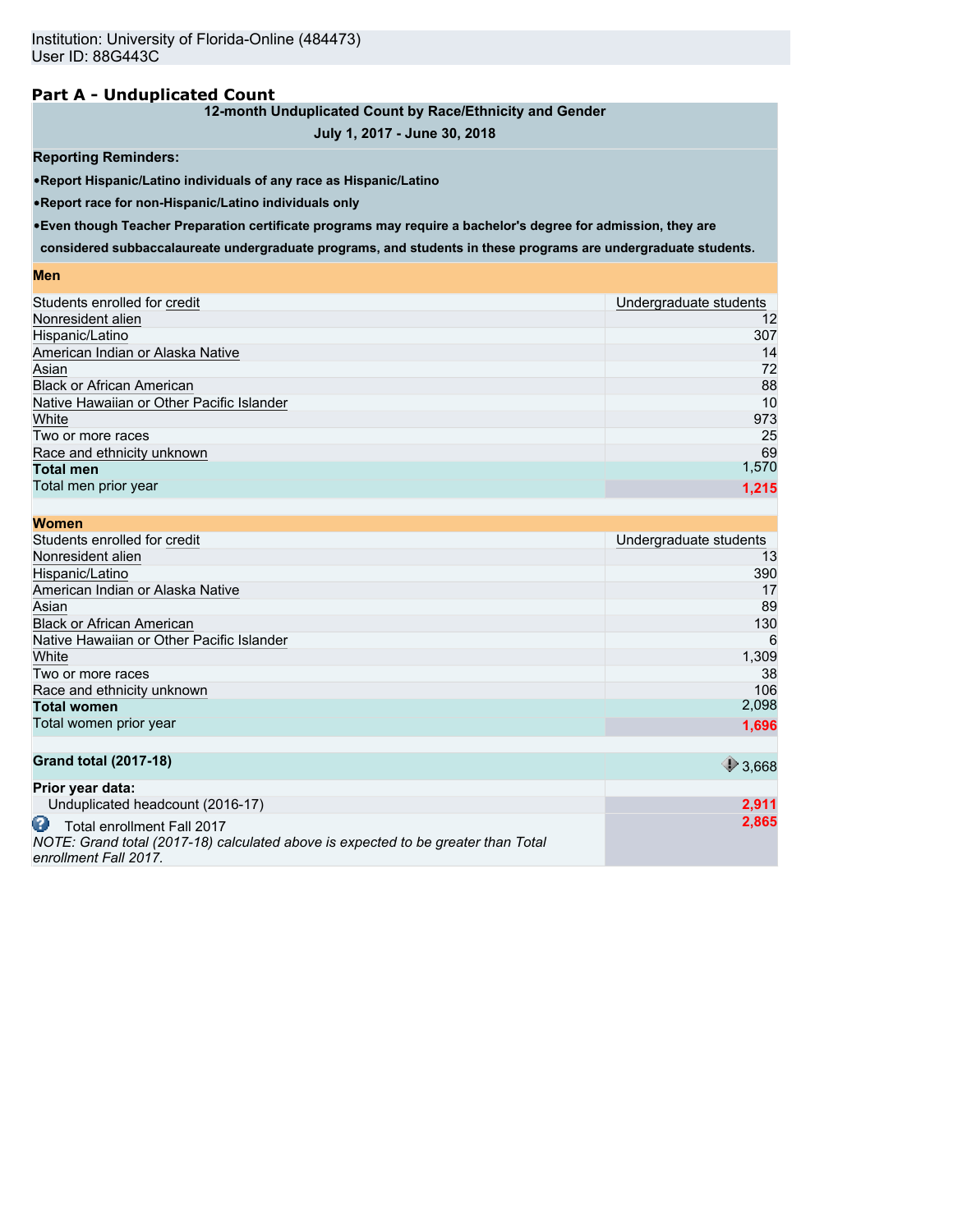## **Part B - Instructional Activity**

| 12-month Instructional Activity |  |  |
|---------------------------------|--|--|
| July 1, 2017 - June 30, 2018    |  |  |

**Instructional Activity Reporting Reminder:**

•**Instructional activity is used to calculate an IPEDS FTE based on the institution's reported calendar system.**

#### **FTE Reporting Reminder:**

•**Institutions need not report their own calculations of undergraduate FTE unless IPEDS FTE calculations would be**

**misleading for comparison purposes among all IPEDS reporting institutions.**

|                               | 2017-18 total activity | Prior year data |
|-------------------------------|------------------------|-----------------|
| <b>Instructional Activity</b> |                        |                 |
| Undergraduate level:          |                        |                 |
| Credit hour activity          | 70.571                 | 54.224          |
|                               |                        |                 |

Calendar system (as reported on the prior year IC Header survey component): **Semester Semester** 

If the IPEDS calculated FTE estimates below are not reasonable, **AND** you have reported the correct instructional activity hours above, enter your best FTE estimate in the "Institution reported FTE" column below and save the page. This option should be used **ONLY** if the calculated estimate is not reasonable for your institution and IPEDS comparisons.

Please provide your best estimate of undergraduate FTE for the 12-month reporting period **only if the calculated FTE estimate below is not reasonable for IPEDS comparison purposes**:

|                           | Calculated FTE | Institution reported | Prior year FTE |
|---------------------------|----------------|----------------------|----------------|
|                           | 2017-18        | FTE 2017-18          | 2016-17        |
| Undergraduate student FTE | 2.352          | 2,352                | 1,807          |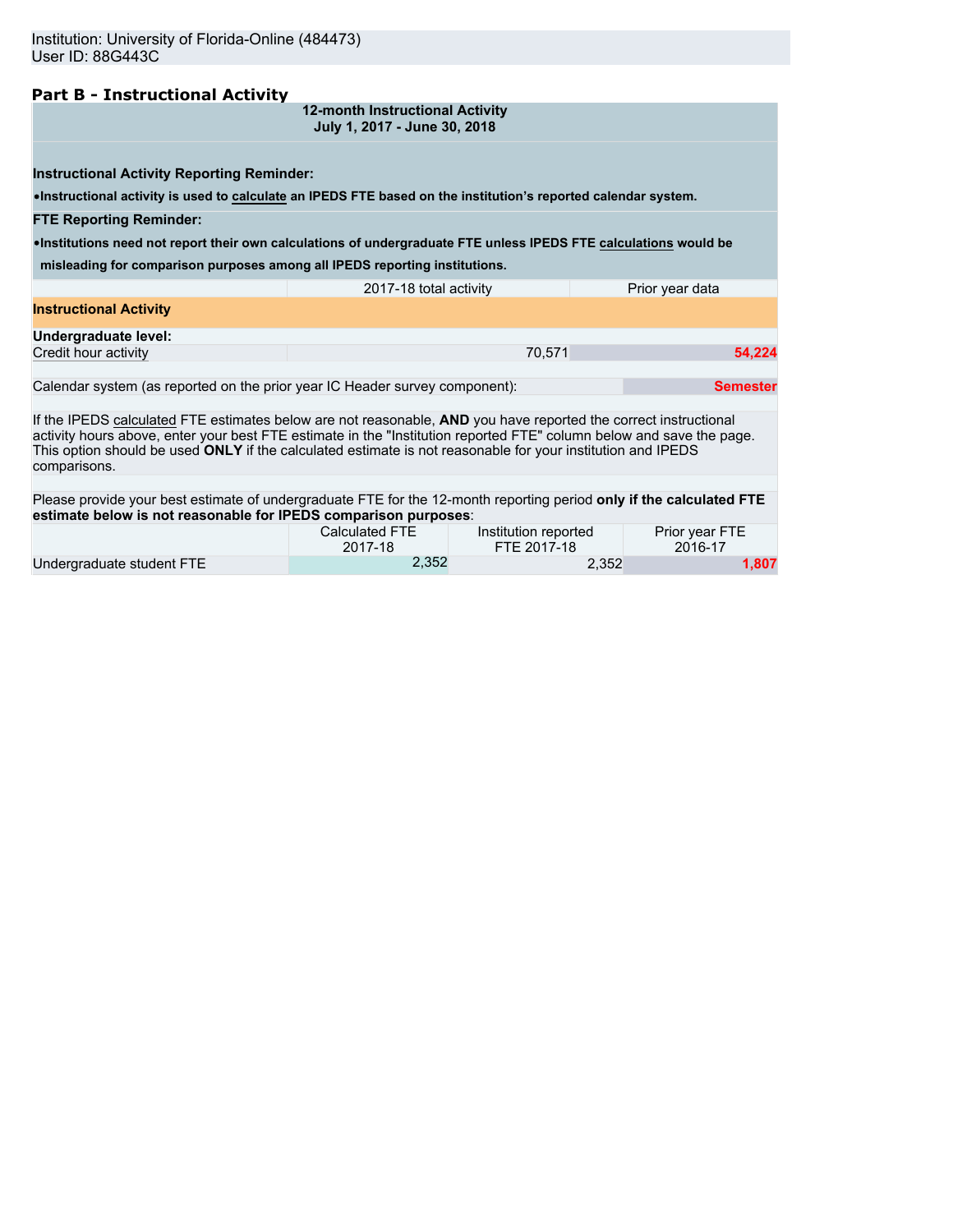## **Prepared by**

The name of the preparer is being collected so that we can follow up with the appropriate person in the event that there are questions concerning the data. The Keyholder will be copied on all email correspondence to other preparers. The time it took to prepare this component is being collected so that we can continue to improve our estimate of the reporting burden associated with IPEDS. Please include in your estimate the time it took for you to review instructions, query and search data sources, complete and review the component, and submit the data through the Data Collection System. Thank you for your assistance.

| This survey component was prepared by:                                                                       |                                           |  |                                                            |                      |  |                                            |
|--------------------------------------------------------------------------------------------------------------|-------------------------------------------|--|------------------------------------------------------------|----------------------|--|--------------------------------------------|
|                                                                                                              | Reyholder                                 |  | <b>SFA Contact</b>                                         |                      |  | <b>HR Contact</b>                          |
|                                                                                                              | <b>Finance Contact</b>                    |  | Academic Library Contact                                   |                      |  | Other                                      |
|                                                                                                              | Name: Dr. Cathy Lebo                      |  |                                                            |                      |  |                                            |
|                                                                                                              | Email: clebo@aa.ufl.edu                   |  |                                                            |                      |  |                                            |
|                                                                                                              |                                           |  |                                                            |                      |  |                                            |
| How many staff from your institution only were involved in the data collection and reporting process of this |                                           |  |                                                            |                      |  |                                            |
| survey component?                                                                                            |                                           |  |                                                            |                      |  |                                            |
|                                                                                                              | 7.00 Number of Staff (including yourself) |  |                                                            |                      |  |                                            |
|                                                                                                              |                                           |  |                                                            |                      |  |                                            |
| How many hours did you and others from your institution only spend on each of the steps below when           |                                           |  |                                                            |                      |  |                                            |
| responding to this survey component?                                                                         |                                           |  |                                                            |                      |  |                                            |
| Exclude the hours spent collecting data for state and other reporting purposes.                              |                                           |  |                                                            |                      |  |                                            |
| <b>Staff member</b>                                                                                          | <b>Collecting Data</b><br><b>Needed</b>   |  | <b>Revising Data to Match</b><br><b>IPEDS Requirements</b> | <b>Entering Data</b> |  | <b>Revising and</b><br><b>Locking Data</b> |
| Your office                                                                                                  | 3.00 hours                                |  | 1.00 hours                                                 | 1.00 hours           |  | 1.50 hours                                 |
| <b>Other offices</b>                                                                                         | hours                                     |  | 5.50 hours                                                 | hours                |  | hours                                      |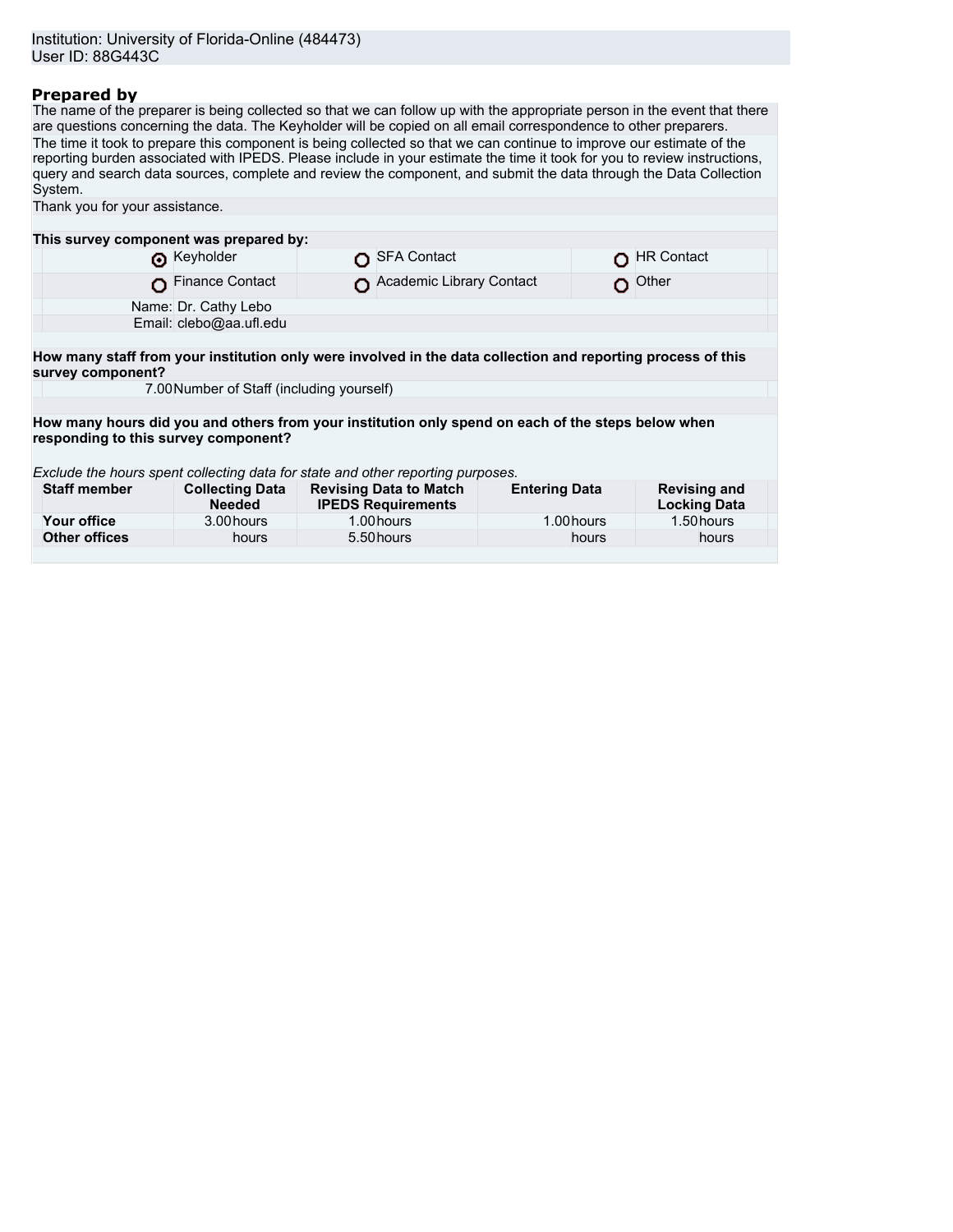### **Summary screen**

## **12-Month Enrollment Component Summary**

IPEDS collects important information regarding your institution. All data reported in IPEDS survey components become available in the IPEDS Data Center and appear as aggregated data in various Department of Education reports. Additionally, some of the reported data appears specifically for your institution through the College Navigator website and is included in your institution's Data Feedback Report (DFR). The purpose of this summary is to provide you an opportunity to view some of the data that, when accepted through the IPEDS quality control process, will appear on the College Navigator website and/or your DFR. College Navigator is updated approximately three months after the data collection period closes and Data Feedback Reports will be available through the [Data Center](https://nces.ed.gov/ipeds/use-the-data) and sent to your institution's CEO in November 2018.

Please review your data for accuracy. If you have questions about the data displayed below after reviewing the data reported on the survey screens, please contact the IPEDS Help Desk at: 1-877-225-2568 or ipedshelp@rti.org.

| 12-Month Unduplicated Headcount and Full-Time Equivalent Students |  |          |  |  |
|-------------------------------------------------------------------|--|----------|--|--|
| Total 12-month unduplicated headcount                             |  |          |  |  |
| Undergraduate student unduplicated headcount                      |  |          |  |  |
| Graduate student unduplicated headcount                           |  | $\Omega$ |  |  |
|                                                                   |  |          |  |  |
| Total 12-month full-time equivalent (FTE) student enrollment      |  |          |  |  |
| Undergraduate student FTE                                         |  |          |  |  |